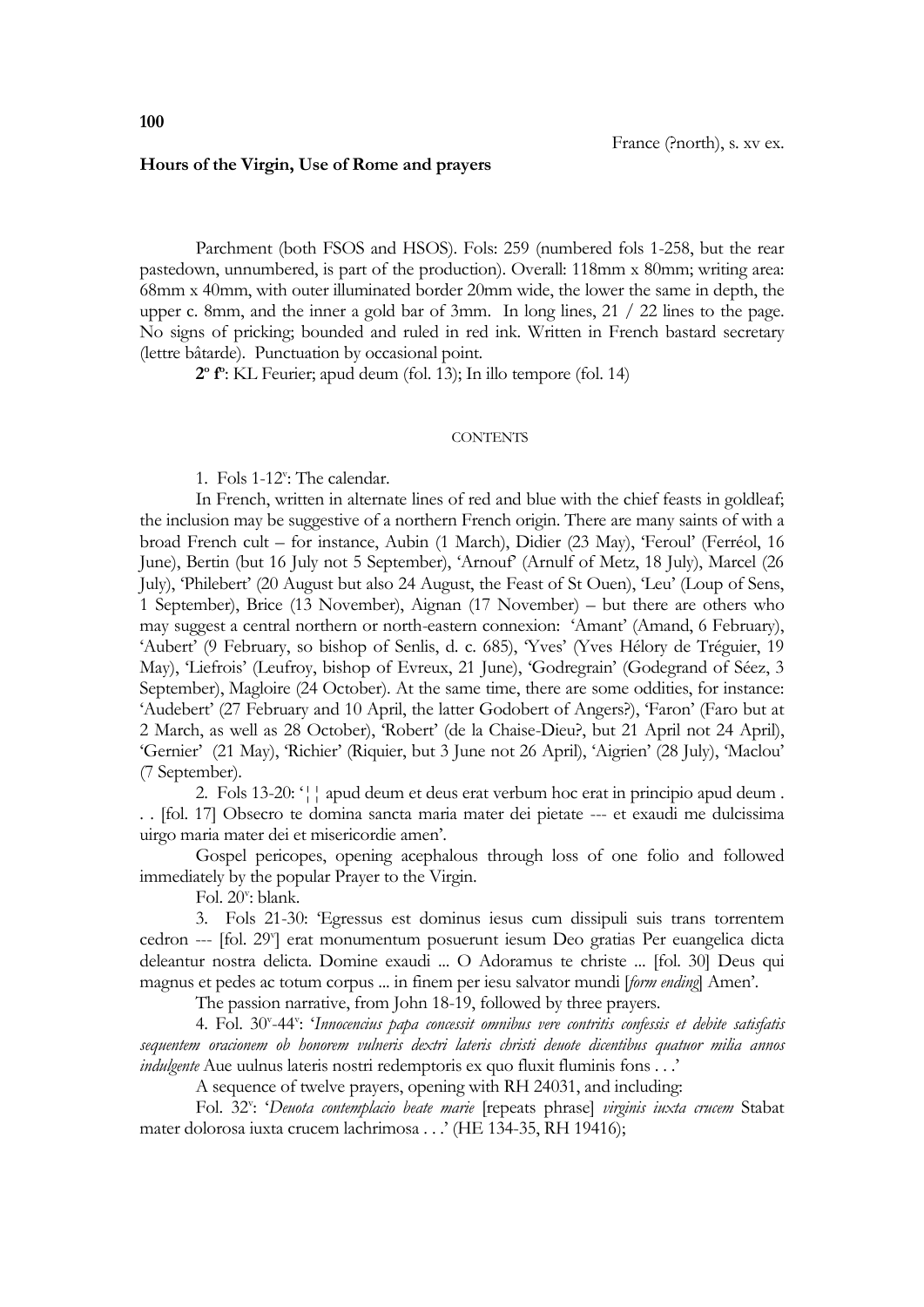Fol. 36<sup>v</sup>: 'Protestacio aut oratio in introitu et surrectione secti a quolibet christiano dicenda facta *per sanctum vincentium ferrarii et primo te ipsum signa sic dicendo Oratio* O domine iesu christe ego quamuis indignus et miser peccator . . .';

Fol. 39: '*Les huit vers saint bernard* O bone iesu Illumina oculos meos ne unquam obdormiam . . .' (as MS. 94 [9]);

Fol. 43: '*Psalmus Contra omnia aduersa* Qui habitat in adiutorio altissimi . . .' (Ps. 90).

The bottom half of fol. 44<sup>v</sup> is blank.

5. Fol. 45-50: '¦¦mum dei templum spiritus sancti ... presentibus et futuris custodias me semper Amen Pater noster Ave maria.

Three prayers to the Virgin, starting with 'O Intemerata' which is acephalous through loss of a folio presumably removed at some later stage for its illumination. It is followed by 'O Excellentissima' (fol. 46") and 'Precor te beatissima' (fol. 48").

6. Fol. 50<sup>v</sup> -69<sup>v</sup> : '*Quicunque sequentem oratiunculam quotidie deuote dixerit sine penitencia et mystico corporis christi non sicut reuesatum fuit beato bernar'* Aue ancila sancte trinitatis Aue sponsa [repeats] spiritu(s) sancti . . .sed communis essentia et coequali poten¦¦''

A sequence of prayers, ending imperfect in De divinis nominibus (Margerita exorcistarum), the conclusion provided at fol. 78<sup>r-v</sup>. For the first prayer, see HE 137n, cf. RH 1692. The sequence also includes:

Fol. 56: '*Papa benedictus xxij. ordinis Cisterciensis composuit sequentem orationem et concessit cuilibet dicenti eam infra eleuationem* . . . Precor te piissime domine iesu christe propter illam ineffabilem charitatem . . .' (Leroquais 1:111 etc.; cf. Wilmart 378n [no. 12]);

Fol. 58: '*Sequens oratio est scripta in tabula sancti sepulchri et ad suplicationem Philippi regis francie bonifacius papa vj. dedit omnibus eam deuote dicentibus inter eleuationem corporis christi et agnus dei Duo milia annorum de indulgentia* Domine iesu christe qui hanc sacratissimam carnem tuam . . .' (HE 72; cf. Wilmart 378n [no. 10])

Fol. 64<sup>v</sup>: 'Oracio valde bona quidquid iustum petieritis impetrabitis et recitantur in ea nomina dei. Deus pater piissime...' (G. M. Dreves, ed., *Analecta hymnica medii aevi*, 55 vols (Leipzig, 1886 -1922), 15, no. 2, ll. 1-236).

7. Fols 70-77<sup>v</sup>: 'Orationes deuote pro fidelibus defunctis dicende transeuntis per cimiterium Auete omnes anime fideles quarum corpora hic et vbique requiescunt in puluere --- cum electis tuis eam perferri iubeas in requiem eternam Amen'.

Nine brief prayers for the dead, Leroquais 2:341. They appear in a single gathering (quire 12) misplaced so it interrupts the last prayer of the previous item.

6bis. Fol. 78r-v : '¦¦tia et pietate unica --- pater ingenito natoque vnigenito spiritu\i/que paraclito Laus honor atque gloria sit virtus et potentia in secula seculorum amen.'

The end of De divinis nominibus, interrupted by item 7.

Fol. 79: blank but ruled.

8. Fols 79<sup>v</sup> -137: 'Domine labia mea aperies Et os meum annunciabit laudem tuam - -- portare alleluia Resurrexit sicut dixit alleluia Ora pro nobis deum alleluia'.

The hours of the Virgin, succeeded by the daily Psalms for Matins in the 'third office' after Christmas (fols 125-31') and by the 'second office' for Advent (fols 131'-37).

Fol. 137<sup>v</sup>: blank.

9. Fols 138-40: 'Deus in adiutorium meum intende Domine ad adiuuandum me festina Gloria patri --- Sis michi solacium in mortis agone Amen *Versus* Adoremus Domine ihesu etcetera'.

The hours of the Passion. A leaf has been roughly removed before fol. 138, without loss of text but perhaps with loss of a full-page illumination that could have been on the verso.

10. Fols 140<sup>v</sup> -55: 'Domine labia mea aperies Et os meum annunciabit laudem --- a fetore peccatorum que fecundus precum suarum fauore vt in celum tecum simus Amen'.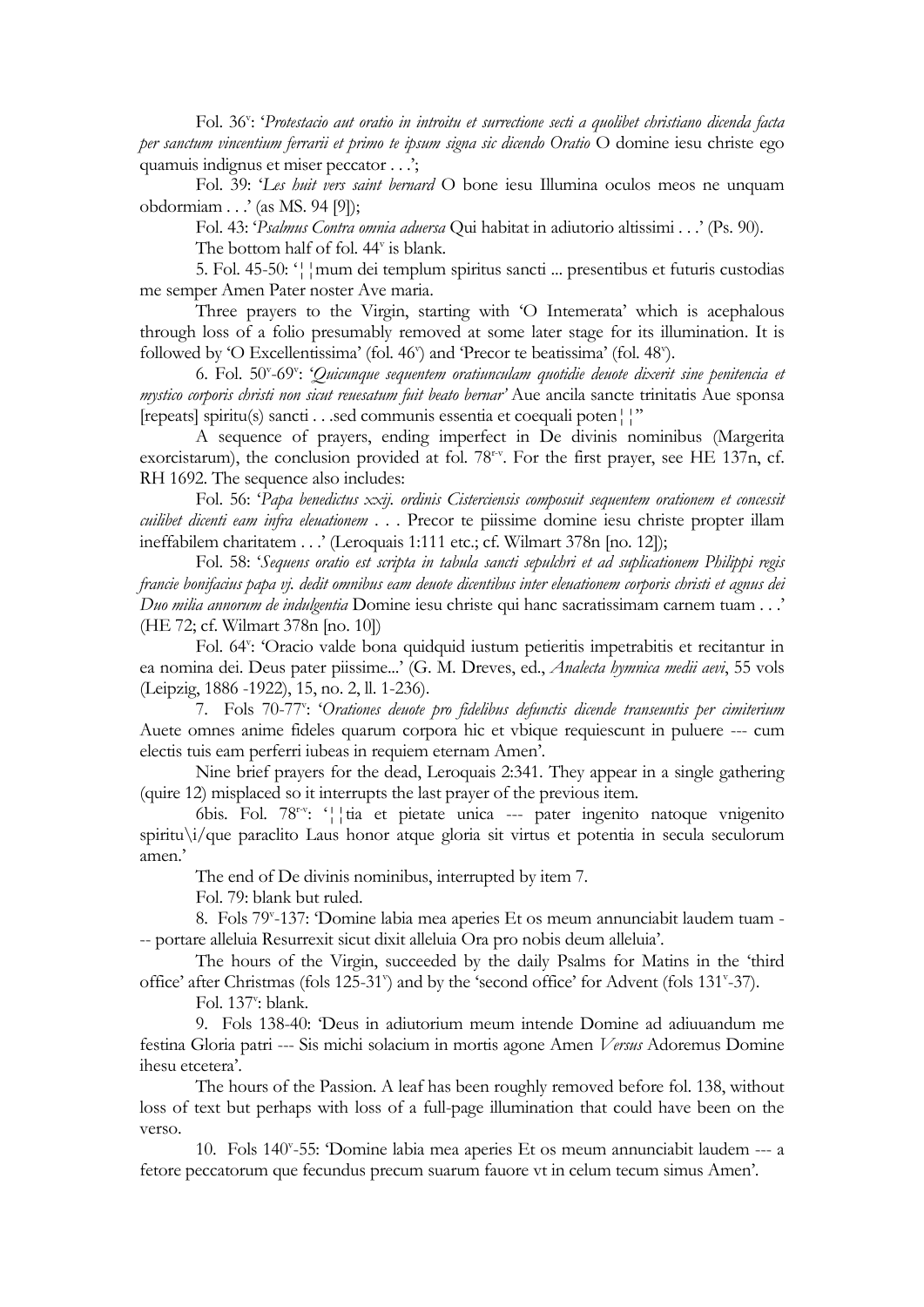The hours of the Holy Spirit.

Fols 155<sup>v</sup>-56<sup>r</sup>: blank.

11. Fols 156<sup>v</sup> -71: 'Domine ne in furore tuo arguas me neque in ira tua --- vt indulgentiam quam semper optauerunt pijs supplicacionibus consequantur Per eundem dominum [form ending]'.

The Penitential Psalms and Litany. The latter includes Blaise under martyrs and Louis IX under doctors.

12. Fols 171<sup>v</sup>-207<sup>v</sup>: 'Dilexi quoniam exaudiet dominus vocem orationis mee ---*Versus* Requiescant in pace *Responsio* et in *Versus* Domine exaudi *Responsio* Et'.

The Office of the Dead.

13. Fols 207<sup>v</sup> -11: Inclina domine aurem tuam ad preces nostras quibus misericordiam tuam --- ut eius meritis et precibus a gehenne incendijs liberemur Per'.

The suffrages, prayers to the Trinity, Michael, James, Christopher, Sebastian, and Nicholas.

Fol. 211<sup>v</sup>: blank.

14. Fols 212-28: '*De sancto iohanne euangelista* Sancte iohannes euangelista domini qui supra pectus domini in cena recubuisti --- [fol. 227"] semper extitit et merito castitatis et tue profes | sione virtutis Per dominum'.

Further suffrages, to John the Evangelist, George, Roche, Antony, Peter, Paul, Stephen, Katherine, Mary Magdalen, Margaret, Barbara, Genevieve, Apollonia, Lucy, and including prayers for the common of saints and common of virgins. Fol. 228 has only a single line, and fol. 228<sup>v</sup> is blank.

15. Fols 229-34": Oratio deuota de sancta cruce et potest dici in die sancto parasceues quando *crux adoratur aut in utroque festo sancte crucis vel etiam quotidie coram ymagine crucifici* Salue crux sancta salue crux gloriosa salue viuifica --- descendat super me et mecum maneat semper Pater noster Aue maria'.

Cf. 'Ave crux', cited from BodL, MS Lyell 30, A. C. de la Mare, *Catalogue of the Collection of Medieval Manuscripts bequeathed to the Bodleian Library Oxford by James P. R. Lyell* (Oxford, 1971), 368.

16. Fols 234<sup>v</sup>-36<sup>v</sup>: '*Orison a notre dame en franc*' Glorieuse vierge marie A toy me rends et si te prie . . . [fol. 235<sup>Y</sup>] *orison* Glorieuse vierge marie mirouer de la trinite mere --- et repentence faire ma penitance en ceste vie mortelle Amen'.

Cf. Leroquais 2:311 and Jean Sonet, *Répertoire d'incipit de prières en ancien français*  (Geneva, 1956), no. 675 (misnumbered 28, at 122), citing more than twenty MSS, nearly as many (but still not including this one) added by Pierre Rézeau, *Répertoire* (Geneva, 1986), 53- 54.

17. Fols 237-57": '|| dominus tecum Indificiens gaudium dominus tecum Rosa sine spina --- qui de celo descendisti et vitam mundo contulisti Tu domine es ille panis quem in vltima ¦¦'.

Thirteen surviving further prayers (or sequences of them) to the Virgin, a rather disorganised sequence. After the opening set of prayers, follows:

Fol. 242<sup>v</sup>-245<sup>v</sup>: '*Canticum sanctorum ambrosij et augustini transmutatum in laudem gloriose virginis marie* . . . | [fol. 243] Te matrem dei laudamus te mariam virginem confitemur . . .' (RH 20156);

Fol. 245": 'Loroison sequente a este trouuee sur le sepulcre notre dame en la valee de Iosaphas Et a telle vertu que toute personne qui la dira ou fera ¦¦ [part of the heading only, the following leaves lost];

Fol. 246-248: ¦¦chrimosa dum peri [*sic*] debat fili … peridebat ante te. Amen.';

Fol. 248-252": 'Sensuit cinq belles et deuotes oraisons Comancans per les cinq lettres du nom de notre dames narratiues et declaratiues de cinq merueilleuses doleurs . . . [fol. 249]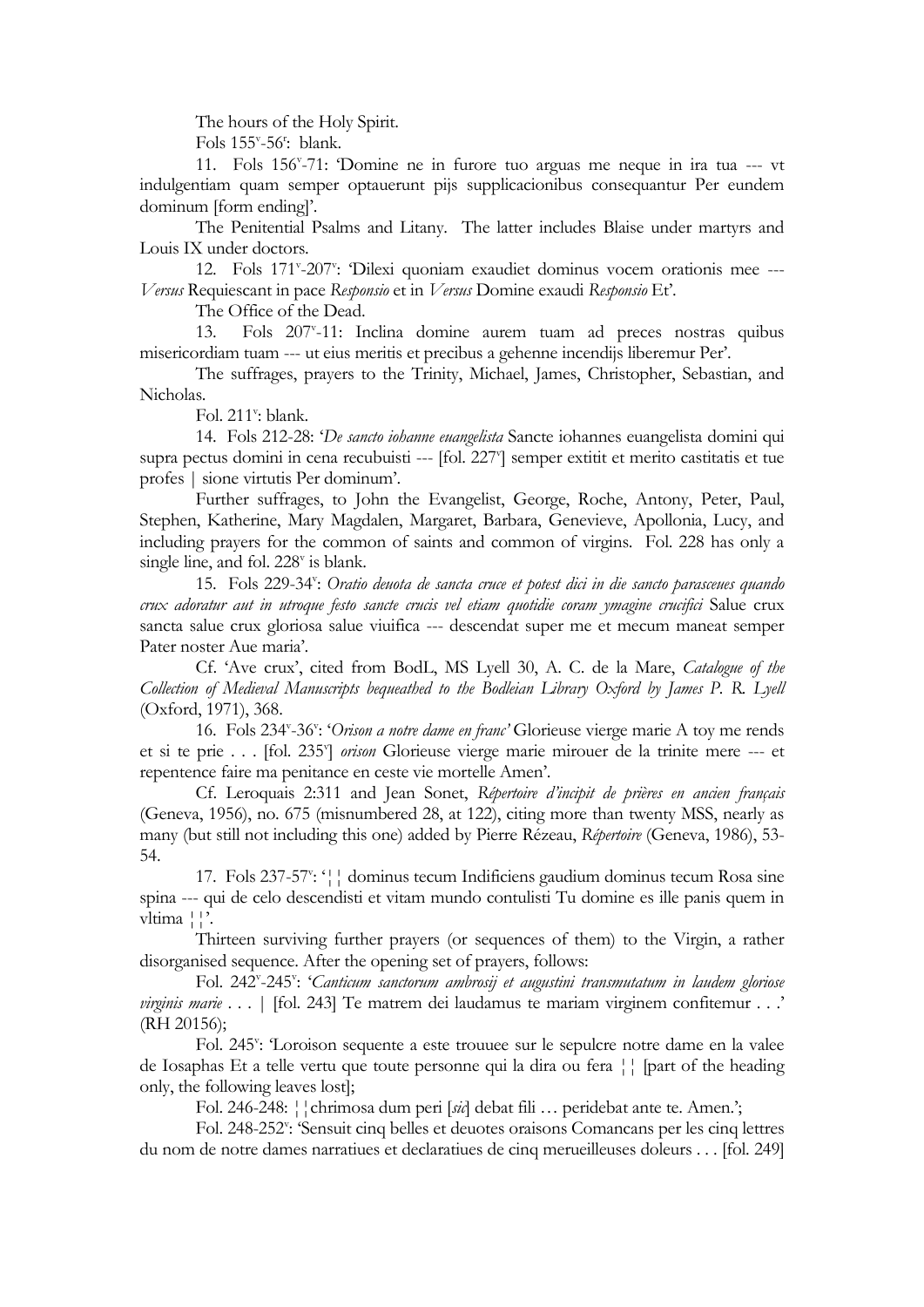*Oratio prima* Mediatrix dei et hominum et fons misericordie indesinenter effundens . . .' (cf. Leroquais 1:280, 2:26, a set of five prayers);

Fol. 252"-253": 'Sequens oratio dicitur Aurea postquam nulla est dulcior et beate virginj marie acceptior . . . *Pulcherrima oratio* Aue rosa sine spinis tu quam pater in diuinis . . .' (HE 136, RH 2084);

Fol. 253<sup>v</sup>-254<sup>v</sup>: 'Secuntur orationes de septem gaudiis spiritualibus que beata virgo maria nunc habet … *Oratio.* Gaude virgo …';

Fol. 254<sup>v</sup> -255: 'Aue maria gratia etc semper dicatur in fine cuilibet. *V*'*.* Speciosa facta es …';

Fol. 255<sup>r-v</sup>: 'Bonifacius papa consedit omnibus sequentem orationem deuote dicentibus Centum dies indulgentiarum *Oracio* Aue maria alta stirps lilij castitatis Aue profunda viola . . .' (HE 138, RH 1871) [all but the top seven lines of fol. 255<sup>v</sup> is blank];

Fol. 256<sup>r-v</sup>: '*Oracio deuotissima dicenda ante ymaginem crucifixi*. Puro corde et ore confiteor …' (Ps-Augustine);

Fol. 256<sup>v</sup>-257<sup>v</sup>: 'O memoriale indelebile dominice passionis ... panis quem in vltima¦¦'.

Fol. 258: blank but ruled, as is the rear pastedown.

COLLATION  $1^6 2^6 3^{10}$  (-1, removed with loss of text; -10 [after fol. 20], a mere stub remaining) |  $4^8$  5<sup>8</sup> (-4 [after fol. 31], cut out with a razor)  $6^8$  7<sup>2</sup> (-2, leaving 1 [fol. 44] loose)  $8^6$  $9^{10}$  (-10 [after fol. 59], only a stub remaining)  $10^4 11^6 12^8 13^{10}$  (-9, -10 [after fol. 85])  $14^8$  (-8 [after fol. 92]) 15-19<sup>8</sup> 20<sup>6</sup> (-1) [to fol. 137, a production unit] | 21<sup>8</sup> (-1, -5, a stub remaining, and -8 [after fol. 142])  $22^6$  (-6 [after fol. 147])  $23^8$  [to fol. 155, a production unit]  $\mid 24^{10}$  (-10 [after fol. 164])  $25^{10}$  (-3 [after fol. 166]) 26-  $29^8$  30<sup>6</sup> [to fol. 211, a production unit] |  $31^8$  (-2 [after fol. 212])  $32^2$   $33^8$  [to fol. 228, a production unit] |  $34^8$   $35^8$  (-1 [before fol. 237])  $36^{8}$ (outer two bifolia only present [fol. 244-47] with central bifolia removed)  $37<sup>8</sup> 38<sup>6</sup>$  (outer two bifolia only present [fol. 256-258 and rear pastedown]). No catchwords or signatures.

TEXTUAL PRESENTATION AND DECORATION Headings often in red, but also in text ink, a small cursive, crammed into inadequate spaces left in the copying. All leaves have full borders, with vine and flower designs (some animals and birds) in a variety of colours. At the major divisions, in association with large illuminations, four-line light blue lombards with red and gold grounds, with gold leaf centres and painted flowers. (In the second production unit, many six-line examples introduce individual prayers.) The prayers are divided by two-line champes in gold leaf with red and blue. At versals, one-line gold lombards with alternate red and blue grounds. Simple line-fillers in red, blue, and gold leaf.

At the openings of sections, seven-line illuminations: fol. 40: Jesus and the implements of the Crucifixion; fol. 212: John the evangelist with the poisoned cup; fol. 220": Stephen holding an open book and palm branch; fol. 221: Laurence with a book and griddle; fol. 222: Anne teaching the Virgin to read.

In addition, at the openings of the Hours, illuminations of about half the page area:

Fol. 21: (the Passion narrative): Jesus in Gethsemane

Fol. 79<sup>v</sup> (Matins): the Annunciation

Fol. 88 (Lauds): the Visitation (in background, an impressionistic depiction of a classical rotunda)

Fol. 97 (Prime): the Nativity

Fol. 101<sup>v</sup> (Tierce): the angel appears to the shepherds

Fol. 105<sup>v</sup> (Sext): the Adoration of the Magi (Balthasar black)

Fol. 109<sup>v</sup> (Nones): the Presentation at the Temple

Fol. 113<sup>v</sup> (Vespers): the flight into Egypt

Fol. 120<sup>v</sup> (Compline): the Coronation of the Virgin

Fol. 140<sup>v</sup> (Matins of the Hours of the Holy Spirit): Pentecost, with the kneeling Virgin in the foreground